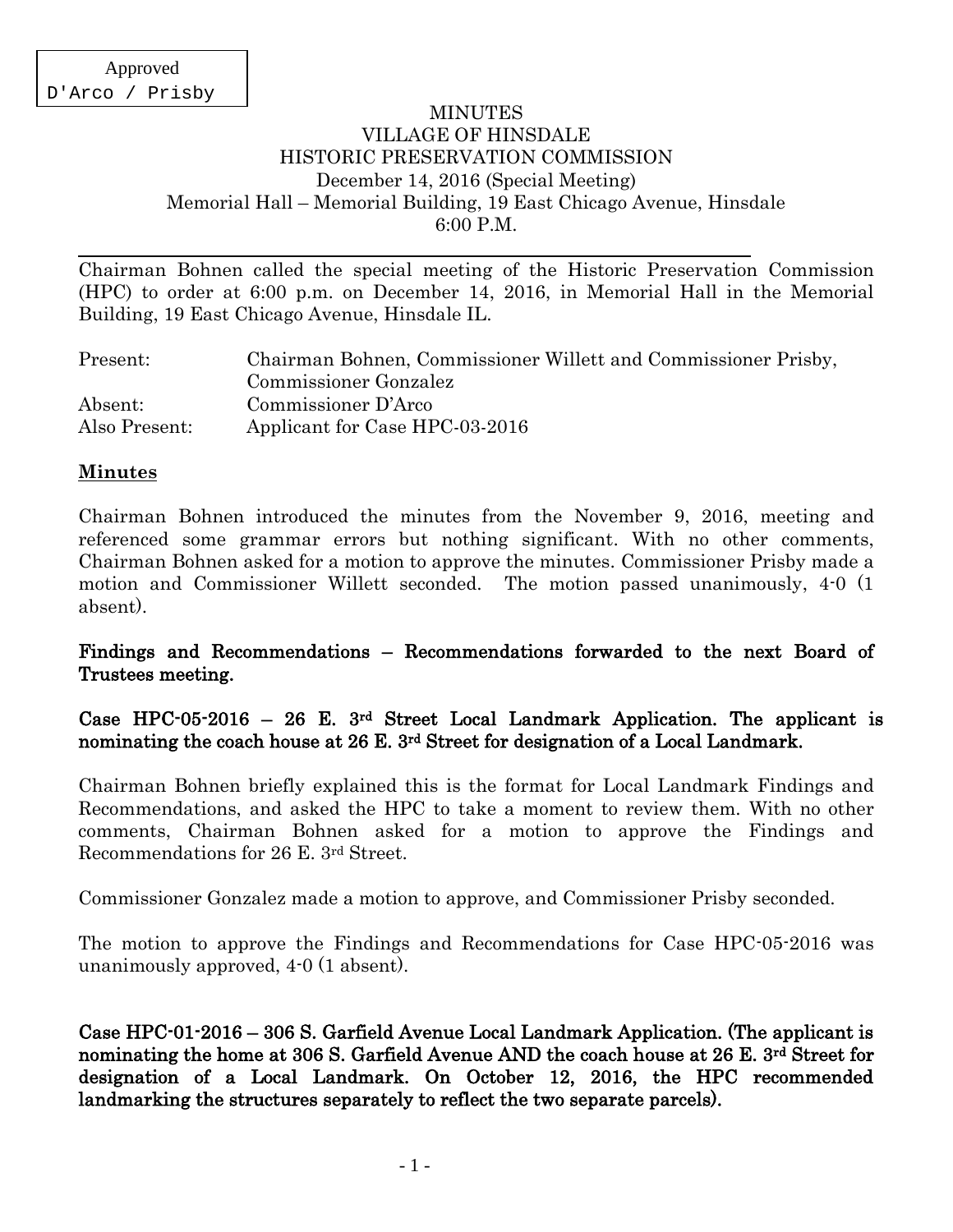Chairman Bohnen asked for a moment to review the Findings and Recommendations and for a motion.

Commissioner Willett made a motion to approve, and Commissioner Prisby seconded.

The motion to approve the Findings and Recommendations for Case HPC-01-2016 was unanimously approved, 4-0 (1 absent).

Chan reviewed to the HPC that the Board moved the Local Landmark application to second reading and now it can be formally approved thanks to these approved Findings and Recommendations.

# **Public Meeting – Certificate of Appropriateness**

**Case HPC-03-2016 – 134 S. Park Avenue - Proposed additions to the first floor for a new family room, kitchen, prep kitchen and 2-car garage; and additions for the second floor for new bedrooms, closets and bathrooms.**

Chairman Bohnen introduced the next item on the agenda as a continuation of the public meeting for 134 S. Park Avenue. Chairman Bohnen asked if all of the HPC commissioners were able to take a look at the house onsite. The three HPC commissioners present responded yes.

Commissioner Gonzalez reviewed that he and Commissioner Willett were able to spend about an hour and a half, and walked through the entire house with the Frey's. Commissioner Gonzalez expressed that after reviewing the exterior of the home, the proposed design made sense and came to the conclusion that he agrees with their design, and for it to move forward.

Commissioner Willett thanked the applicant for reviewing the project at their home, and for the detailed look at the proposed design. Examples of reusing materials in the interior and exterior, to keep the historic look are important he expressed, and appreciated.

Commissioner Prisby explained that if he were to rank the elements of importance based on the original Landmark Findings and Recommendations, he would have ranked the rear porte-cohere last. He also explained that their proposed design works with the house, plays off the existing architecture, and maintains elements that are critical to the historic design of the home. In conclusion, he has no problem with approving the request.

Chairman Bohnen expressed that the HPC and applicant has put their best foot forward through this process. It's difficult to enforce the Code after a period of not necessarily following it precisely as it is written. To that end, he thanked the applicant and Bruce (architect) for understanding the process to get it completed correctly. Chairman Bohnen also explained that he will continue to meet with staff and officials to discuss (Title 14) entitlement.